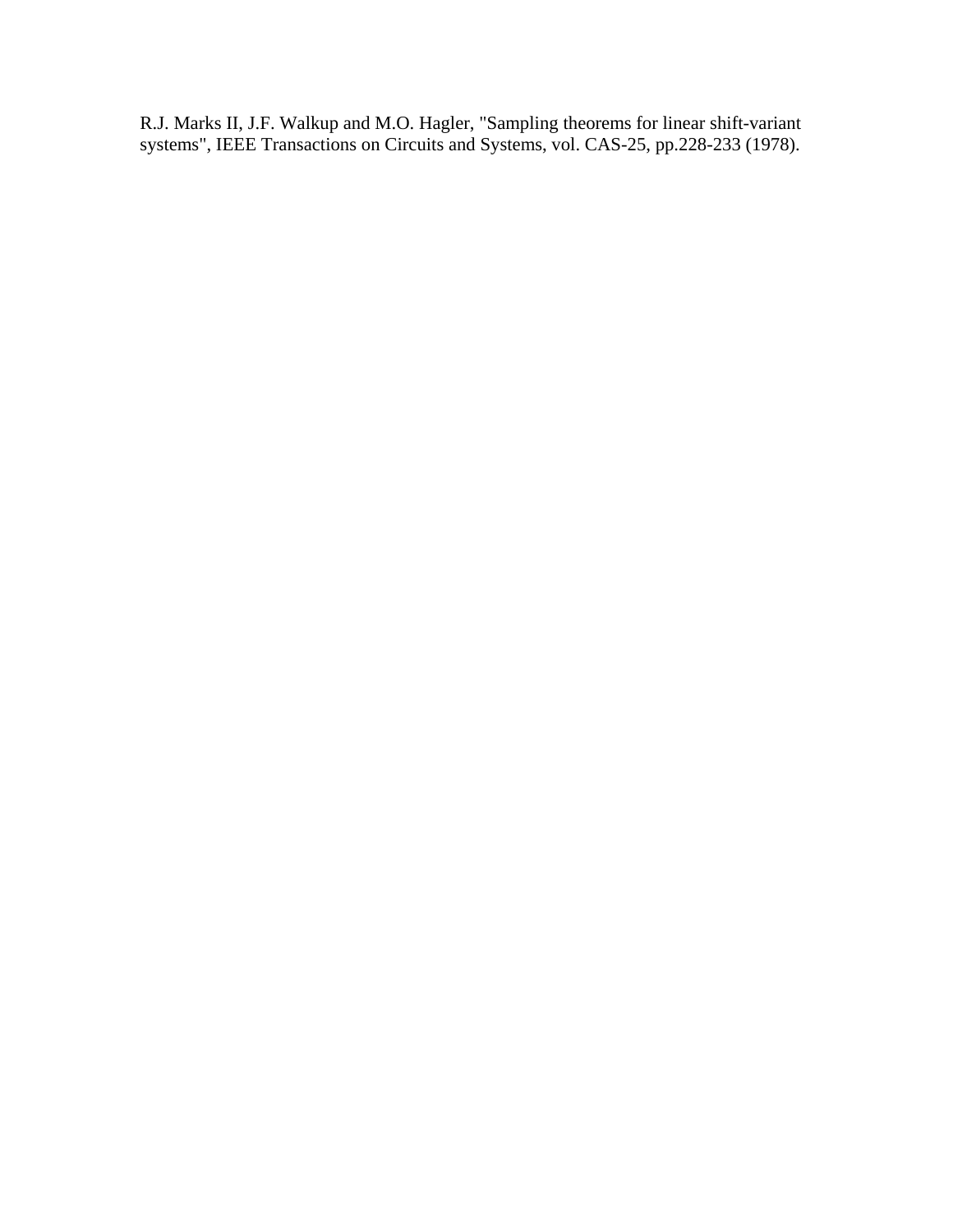- 121 A. B. Grebene, "The monolithic phase-locked loop—A versatile building block," *IEEE Spectrum*, pp. 38–49, Mar. 1971.
- 131 G. Pasternack and R. Whalin, "Analysis & synthesis of a digital phase-locked loop for FM demodulation," *Bell Syst. Tech. J.*, vol.
- 141 47, no. 10, pp. 2207-2239, Dec. 1968. W. H. Lee, E. V. Harrington, Jr., and D. B. Cox, Jr., "A new integrated-circuit digital phase-locked loop," in NAECON '75
- 151 Rec., pp. 377–383.<br>R. M. Horton, "The development of a digital phase-locked loop<br>integrated circuit," in NAECON '76 Rec., pp. 938–947.<br>R. Fletcher and M. J. D. Powell, "A rapidly convergent descent
- [6] minimization," Computer J., vol. 6, pp. 163-168, 1963.
- $\left( 7\right)$ method for<br>System/360<br>of Applicati
- 181 System/360 Scientific Subroutine Package (360-CM-03X) Ver. III<br>of Application Program, pp. 221–225, IBM Corp., 1968.<br>A. V. Fiacco, and G. P. McCormick, *Nonlinear Programming*.<br>New York: Wiley, 1968.<br>D. M. Himmelblau, *App*
- [91 McGraw-Hill, 1972.

[10] F. E. Hohn, Elementary Matrix Algebra. New York: Macmillan, 1958



Wing C. Leung (S'61-M'62) received the B.S.E.E. and M.S.E.E. degrees from the University of Illinois, Urbana, in 1962 and 1963, respectively and he received an E.E. degree from Columbia University, New York, NY, in 1976.

He was a Research Assistant in the cryogenic group of the Coordinated Science Laboratory at the University of Illinois from 1962 to 1963. In 1963 he joined IBM in Poughkeepsie, NY as an Engineer, engaged in regulator design and development. Since 1965, he has been with the IBM

Laboratory in Kingston, NY, where he has worked on various advanced circuit designs.

# Sampling Theorems for Linear Shift-Variant Systems

# ROBERT J. MARKS, II, MEMBER, IEEE, JOHN F. WALKUP, MEMBER, IEEE, AND MARION 0. HAGLER, MEMBER, IEEE

Abstract-Sampling theorem concepts are applied to certain classes of linear shift-variant systems. Various sampling theorem characterizations arise from different bandlimiting assumptions on the system input and/or impulse response. In two of the three cases considered, the system output is also bandlimited and can be expressed in a sampling theorem expansion. The discrete characterizations arising from these two cases reduce to an identical computational form that can be evaluated with a generalized Z-transform treatment. The Fourier duals of the sampling theorems, wherein the system is characterized by its frequency rather than impulse response, are also presented.

# I. INTRODUCTION

AST APPLICATIONS of sampling theorem concepts to linear shift-variant systems has been to evaluate the system impulse response rather than to characterize the input-output relationship [I], although adequate sampling rates have been discussed briefly [2]. In this paper, on the other hand, we present numerous conditions under which the superposition integral characterization of the input-output relation for linear shift-variant systems can be expressed in sampling theorem type expansions. Cer-

R. J. Marks, II is with the Department of Electrical Engineering, University of Washington, Seattle, WA 98195. J. F. Walkup and M. 0. Hagler are with the Department of Electrical

tain ramifications of these treatments, such as digital characterization of the system process without loss of information and generalized Z-transform treatment of discrete superposition relations, are also discussed. These linear system characterizations are the result of investigation of space-variant systems encountered in coherent optical processing. The sampling theorem for variation limited systems has previously been presented [3] and is included here for purposes of completeness and continuity.

Sampling-theorem expansions rigorously hold only for bandlimited signals. Unfortunately, a causal signal (zero for negative time) can never be rigorously bandlimited [4]. Nevertheless, there are many causal signals that can be considered to be "essentially bandlimited" so that familiar time-bandwidth product approximations can be applied if appropriate [5]. Since the causality considerations for the sampling theorems presented here are similar to those for the Whittaker-Shannon sampling theorem, for example, they are not discussed further in this paper. We note, however, that for spatial systems used in coherent optical processing, causality is not a constraint.

In the following section, certain preliminary notational and computational conventions are given which are necessary in the development of the sampling theorems. Sections III through V present three different sampling theorems corresponding to various bandlimiting assumptions

Manuscript received October 26, 1977; revised November 29, 1977. This work was supported by the Air Force Office of Scientific Research, Air Force Systems Command, USAF, under Grant AFOSR-75-2855.

Engineering, Texas Tech University, Lubbock, TX 79409.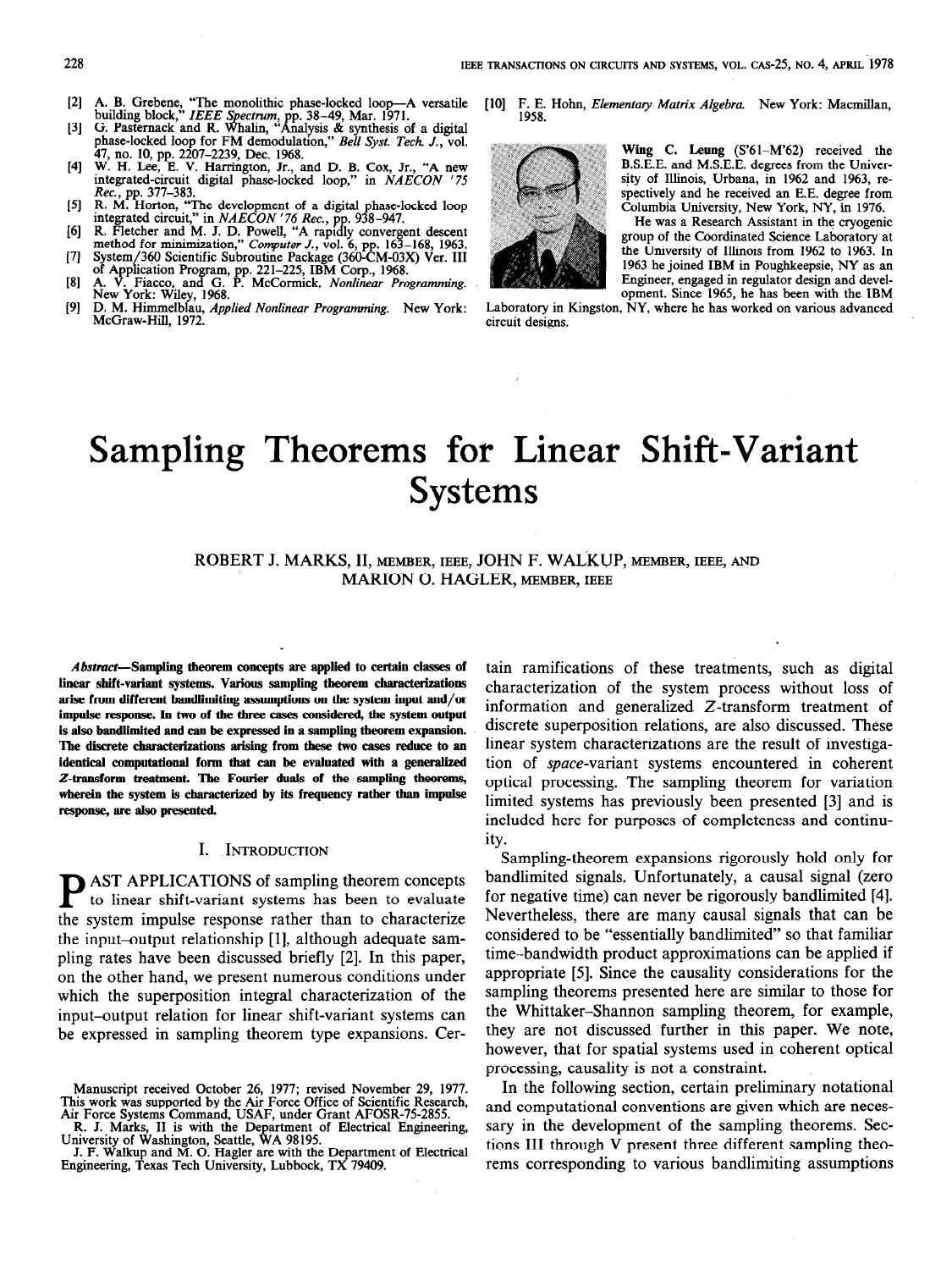on the system input and/or impulse response. We show Section VI that a direct consequence of these sampling theorems is infinite matrix characterizations of the system process which, except for sampling rates, are identical. The use of the Z-transform in treating these discrete characterizations is briefly discussed in Section VII. In Section VIII the Fourier duals of the sampling theorems are presented wherein sampling is largely performed in the frequency domain. Section IX contains some concluding remarks.

For clarity of presentation, attention will be restricted to one dimension.. Generalization to multidimensional cases is straightforward.

# II. PRELIMINARIES

The response  $y(t)$  of a linear system to an input  $u(t)$ can be expressed by the superposition integral

$$
y(t) = S[u(t)] = \int_{-\infty}^{\infty} h(t - \tau; \tau) u(\tau) d\tau \qquad (1)
$$

where  $S(\cdot)$  is the system operator and the system impulse response is formally defined as

$$
h(t-\tau;\tau) = S[\delta(t-\tau)] \qquad (2)
$$

where  $\delta(t)$  denotes the Dirac delta. (For a causal system,  $h(t-\tau; \tau)$  is zero for  $t < \tau$ .) This particular notation for the impulse response [6] apparently used first in the systems area by Kailath [l] and later in regard to optical systems by Lohmann and Paris [7], has the advantage of bringing us directly to the shift-invariant case when the system function does not depend on its second argument. Also, we can directly express the spectrum of the system output utilizing Fourier operators

$$
Y(f) = \mathcal{F}_t[y(t)]
$$
  
= 
$$
\int_{-\infty}^{\infty} \mathcal{F}_t[h(t;\tau)] \exp(-j2\pi f\tau)u(\tau) d\tau
$$
  
= 
$$
\mathcal{F}_\tau \mathcal{F}_t[h(t;\tau)u(\tau)]|_{\nu-f}
$$
 (3)

where the Fourier operators are defined by

$$
\mathscr{F}_t[s(t;\tau)] \triangleq \int_{-\infty}^{\infty} s(t;\tau) \exp(-j2\pi ft) dt \qquad (4)
$$

and

$$
\mathscr{F}_{\tau}\big[s(t;\tau)\big]\triangleq\int_{-\infty}^{\infty}s(t;\tau)\exp\left(-j2\pi\nu\tau\right)d\tau.\qquad(5)
$$

In (3), the impulse response notation is consistent with that used in (2). An illustration of the transition from  $h(t-\tau;\tau)$  to  $h(t;\tau)$  is offered in Fig. 1. Note that for the shift-invariant case that  $h(t; \tau) \rightarrow h(t)$ . Equation (3) then takes on the familiar product form  $Y(f) =$  $\mathcal{F}[\mathfrak{h}(t)]\mathcal{F}[\mathfrak{u}(t)].$ 

A transform of the impulse response which will be of interest is the variation spectrum defined as

$$
H_{\tau}(t; \nu) = \mathcal{F}_{\tau}[h(t; \tau)]. \tag{6}
$$

The support of the variation spectrum is a measure of the manner in which the impulse response changes shape with



. Fig. 1. An example of the transition between the system function forms (a)  $h(t-\tau;\tau)$  and (b)  $h(t;\tau)$  on the  $(t,\tau)$  plane.

respect to  $\tau$ . We consider here the low-pass case for which  $H_r(t; v)$  is identically zero outside the interval  $|v| \leq W_{v}$ . Such systems will be referred to as variation limited. The quantity  $2W<sub>v</sub>$  is appropriately termed the variation bandwidth [1]. Note that a shift invariant system has a variation bandwidth of zero and is thus truly "invariant."

# III. A SAMPLING THEOREM FOR VARIATION LIMITED SYSTEMS

We now will develop a sampling theorem applicable to variation limited systems with bandlimited inputs. For the bandlimited input, we again consider the low-pass case where  $u(t)$  has bandwidth  $2W_{u}$ . Consider, then, the term  $h(t;\tau)u(\tau)$  which is the argument of the Fourier operator in (3). Multiplication in the  $\tau$  domain corresponds to convolution in the  $\nu$  domain. As such, if  $u(\tau)$  has bandwidth  $2W_u$  and  $h(t; \tau)$  has a variation bandwidth of  $2W_u$ , then their product will have a bandwidth  $2W$ , equal to the sum of the component bandwidths:

$$
2W_s = 2W_v + 2W_u.
$$
 (7)

The product  $h(t; \tau)u(\tau)$  can thus be expanded in a uniformly converging [8] Whittaker-Shannon sampling theorem [9] in  $\tau$ :

$$
h(t;\tau)u(\tau) = \sum_{n} h(t;\tau_n)u(\tau_n)
$$
  
 
$$
\cdot \operatorname{sinc} 2W_s(\tau - \tau_n)
$$
 (8)

where  $\tau_n = n/2W$ , and sinc  $x = \sin \pi x / \pi x$ . Substituting into (3) and simplifying gives

$$
(f) = \frac{1}{2W_s} \sum_n H_t(f; \tau_n) u(\tau_n)
$$

$$
\cdot \exp(-j2\pi f \tau_n) G\left(\frac{f}{2W_s}\right) \tag{9}
$$

where our transfer function is defined by

$$
H_t(f;\tau) \triangleq \mathcal{F}_t[h(t;\tau)] \tag{10}
$$

and  $G(f)$  is the gate function:

Y

$$
G(f) = \begin{cases} 1, & |f| \le 1/2 \\ 0, & |f| > 1/2. \end{cases}
$$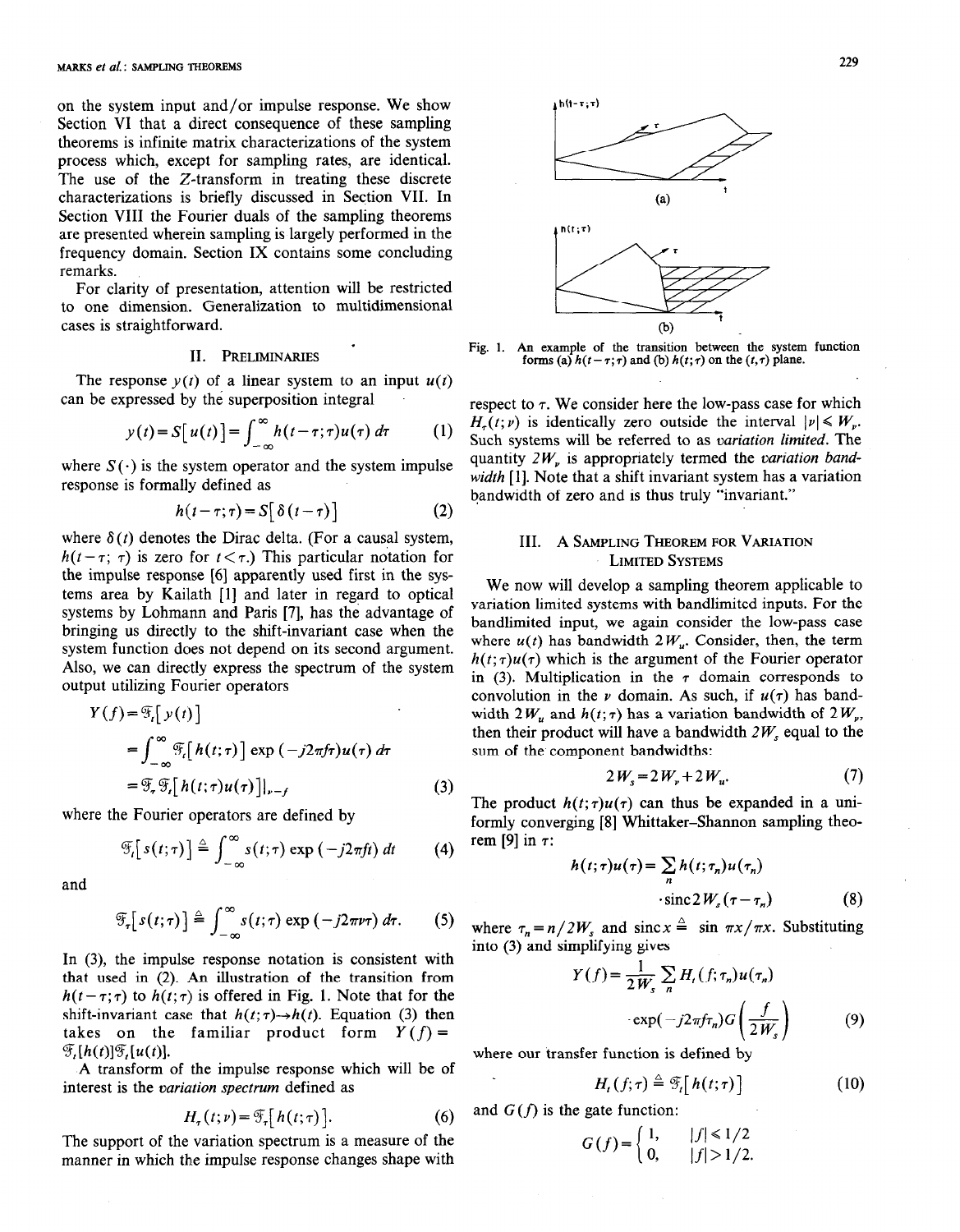

Fig. 2. An implementation of the sampling theorem presented in Section III. Sample values of the input are fed into a bank shift invariant filters each of which corresponds to a sample of the parent shift variant impulse response.

Inverse Fourier transforming (9) gives

$$
y(t) = \sum_{n} h(t - \tau_n; \tau_n) u(\tau_n) * \operatorname{sinc} 2W_s t \qquad (11)
$$

where "\*" denotes the convolution operation.

We interpret (11) as follows: For bandlimited inputs, the output of a variation-limited system can be computed by 1) sampling the input, 2) multiplying each input sample by its corresponding sample impulse response, 3) summing the results, 4) passing the sum through a suitable low-pass filter. As is shown in Fig. 2, we can interpret this result as the representation of a variation-limited system by a bank of shift-invariant systems each of which corresponds to a sample impulse response. The switching mechanism required to feed each filter its corresponding sample value represents the shift variance of the overall system. Note that (11) is not optimal in the sense of utilizing minimum sampling rates. That is,  $u(\tau)$  only requires a sampling rate of  $2W_u$  and  $h(t; \tau)$  a sampling rate of  $2W_{\nu}$  in  $\tau$ . Both are here being sampled at a rate of  $2W_{\nu}$ . As is shown in [3], however, the expression resulting from individual sampling of the input and impulse response at their corresponding minimum rates yields a computationally less attractive expression.

# IV. AN ALTERNATE SAMPLING THEOREM

In the previous section,  $h(t;\tau)$  was assumed to be bandlimited in  $\tau$ . Note that this restriction does not necessarily assure that  $h(t - \tau; \tau)$  is also bandlimited in  $\tau$ . As such, we can derive an alternate sampling theorem for the case. where  $\mathcal{F}_{\tau}[h(t-\tau;\tau)]$  is zero outside of the interval  $|v| \leq W_h$ . If our input has bandwidth  $2W_u$ , then the product  $h(t-\tau;\tau)u(\tau)$  has bandwidth  $2W_d = 2W_u + 2W_h$  in  $\tau$ and can be expressed in the sampling theorem expansion:

$$
h(t-\tau;\tau)u(\tau) = \sum_{n} h(t-\tau_n;\tau_n)
$$

$$
\cdot u(\tau_n) \text{ sinc } 2W_d(\tau-\tau_n) \quad (12)
$$

where, here,  $\tau_n = n/2W_d$ . Substituting into the superposition integral (1) gives

$$
y(t) = \sum_{n} h(t - \tau_n; \tau_n) u(\tau_n) \int_{-\infty}^{\infty} \operatorname{sinc} 2W_d(\tau - \tau_n) d\tau
$$
  
= 
$$
\frac{1}{2W_d} \sum_{n} h(t - \tau_n; \tau_n) u(\tau_n).
$$
 (13)

Our expansion here is similar to that in (11) except for the sampling rate and the fact that no low-pass filtering is required. We thus note that the system output in this case need not necessarily be bandlimited.

# V. A THIRD SAMPLING THEOREM

The sampling theorems thus far discussed require sampling in the  $\tau$  or input domain. A third sampling theorem that utilizes output sampling occurs when  $h(t;\tau)$  is bandlimited in t with (low pass) bandwidth of, say,  $2W$ . (Note that this condition is equivalent to  $h(t - \tau; \tau)$  being bandlimited in  $t$ .) Such a condition holds when the system response to an impulse input is bandlimited irrespective of the location of the input delta function. Under this bandlimited assumption, we can immediately express the impulse response in the. sampling theorem expansion:

$$
h(t;\tau) = \sum_{n} h(t_n;\tau) \operatorname{sinc} 2W_t(t-t_n) \tag{14}
$$

where  $t_n = n/2W_t$ . Substituting into (3), followed by simplification, leaves

$$
Y(f) = \frac{1}{2W_t} \sum_{n} \mathcal{F}_\tau \left[ h(t_n; \tau) u(\tau) \right] \Big|_{v=f}
$$
  
 
$$
\exp(-j2\pi ft_n) G\left(\frac{f}{2W_t}\right). \quad (15)
$$

Inverse transforming yields

$$
y(t) = \sum_{n} \left[ h(t_n; t - t_n) u(t - t_n) \right] * \text{sinc } 2W_t t. \tag{16}
$$

As before we have reduced the system characterization to a summation of convolutions. In this case, however, we do not have to place any bandlimiting constraints on our input. Note that due to the convolving sine, our output is bandlimited.

We can interpret (16) as shown in Fig. 3. Our input is fed into a tapped delay line that serves as the shiftvariance of the overall system. The outputs at various points along the delay line are then multiplied by the appropriate sample responses. All these products are then summed and passed through an appropriate low pass filter to give the corresponding system output. Kailath [l] has also utilized tapped delay lines in shift-variant system synthesis.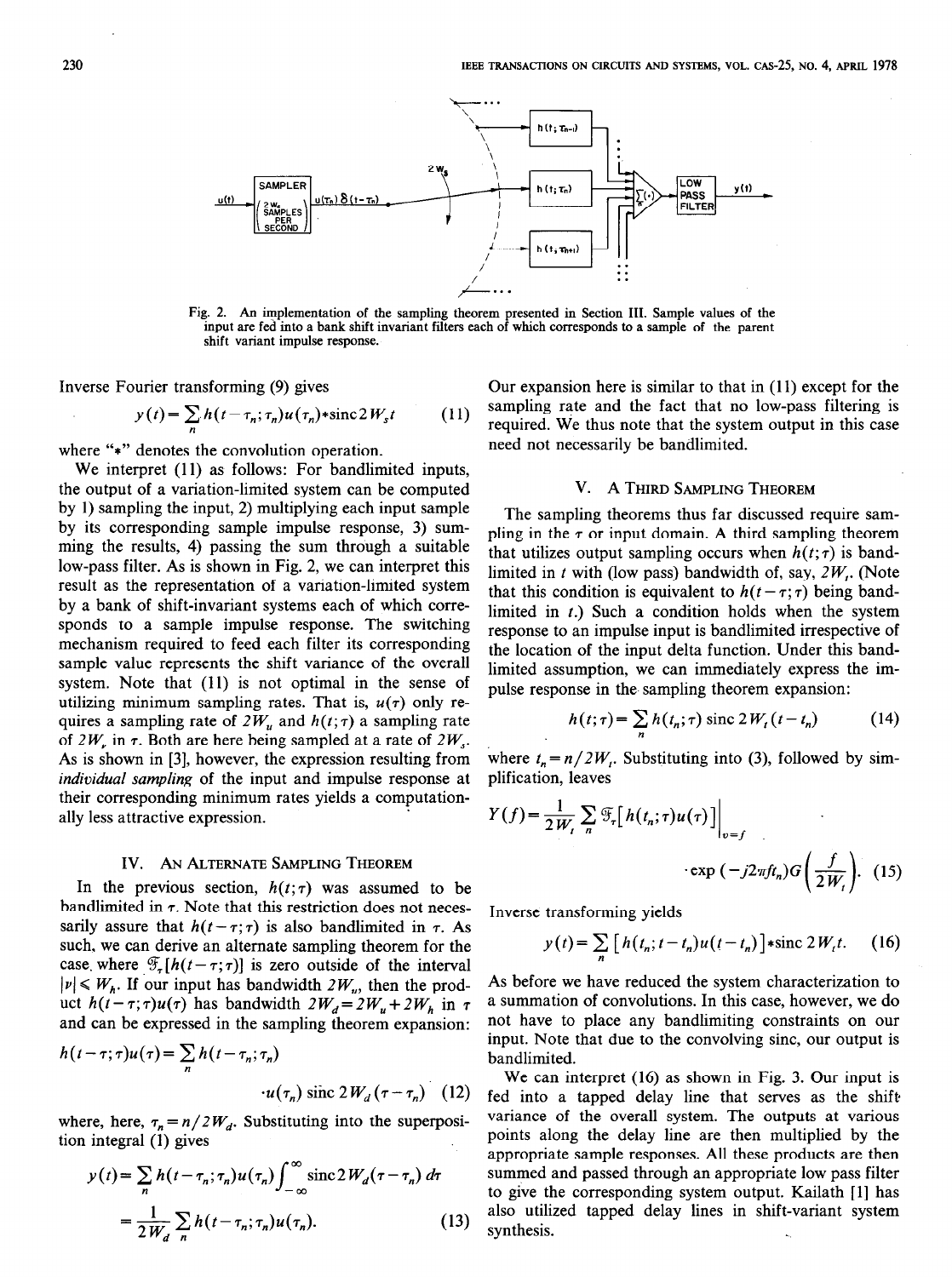

Fig. 3. An implementation of the sampling theorem presented in section V. Delayed versions of the input are multiplied by corresponding sample impulse responses, summed, and passed through a low pass filter to give the output of the parent shift variant system.

Two of the three sampling theorems thus far presented (11), (16) yield bandlimited outputs which also can be expressed in a sampling theorem expansion. In these cases, we can thus completely characterize the system output by its sample values which, in turn, can be directly evaluated by the sample input and impulse response values.

1) Consider first the variation limited system with bandlimited input. From  $(11)$ , we define the low-passed system impulse response as Inverse transforming and evaluation at  $t = t_m$  gives

$$
\hat{h}(t-\tau_n;\tau_n) \triangleq 2W_s h(t-\tau_n;\tau_n) * \text{sinc } 2W_s t. \qquad (17)
$$

Equation (11) can now be written as

$$
y(t) = \frac{1}{2W_s} \sum_n \hat{h}(t - \tau_n; \tau_n) u(\tau_n).
$$
 (18)

It follows immediately that

$$
y(t_m) = \frac{1}{2W_s} \sum_n \hat{h}(t_m - \tau_n; \tau_n) u(\tau_n). \tag{19}
$$

From (9),  $y(t)$  has a bandwidth of  $2W_s$ . Thus we require that  $t_m = m/2 W_s$ . Note that (19) can be straightforwardly expressed in an infinite matrix form.

Suppose we now make the additional constraint that  $h(t; \tau)$  is bandlimited in t with bandwidth  $2W_t$ . If  $W_s$  $W<sub>1</sub>$ , then the low-passed impulse response in (17) is the same as our actual impulse response:

$$
\hat{h}\left(t-\tau_n;\tau_n\right) = h\left(t-\tau_n;\tau_n\right); \qquad W_s > W_t. \tag{20}
$$

Then, (19) becomes

$$
y(t_m) = \frac{1}{2W_s} \sum_n h(t_m - \tau_n; \tau_n) u(\tau_n), \qquad W_s > W_t \quad (21)
$$

where  $t_n = \tau_n = n/2 W_s$ .

2) Secondly, consider the sampling theorem expansion in (16) where the output has bandwidth  $2W$ . The corresponding mth-output sample here is given by

$$
y(t_m) = \sum_{n} \left[ h(t_n; t) u(t) * \text{sinc } 2W_t t \right] |_{t = t_m - t_n}
$$
 (22)

where, now,  $t_m = m/2W_t$ .

A more computationally attractive form of (22) occurs when, in addition to being bandlimited in  $t$ , the system is variation limited and the input is bandlimited such that

VI. DISCRETE CHARACTERIZATION  $2W_s < 2W_t$ . In this case, (15) becomes

$$
Y(f) = \frac{1}{2W_t} \sum_{n} \mathcal{F}_t \left[ h(t_n; t) u(t) \right]
$$
  

$$
\cdot \exp(-j2\pi ft_n) G\left(\frac{f}{2W_t}\right) G\left(\frac{f}{2W_s}\right)
$$
  

$$
= \frac{1}{2W_t} \sum_{n} \mathcal{F}_t \left[ h(t_n; t) u(t) \right]
$$
  

$$
\cdot \exp(-j2\pi ft_n), \qquad W_s < W_t.
$$
 (23)

$$
y(t_m) = \frac{1}{2W_t} \sum_n h(t_m - \tau_n; \tau_n) u(\tau_n), \qquad W_s < W_t \quad (24)
$$

where  $t_n=\tau_n=n/2W_i$ .

Inspection of the results of the two discrete characterizations above (21), (24) reveals computationally identical forms. Our assumptions in both cases are 1)  $u(\tau)$  is bandlimited and 2)  $h(t,\tau)$  is bandlimited in both variables. We can combine these discrete characterizations into a single matrix-type expression:

$$
y(t_m) = \frac{1}{2W} \sum_n h(t_m - \tau_n; \tau_n) u(\tau_n)
$$
 (25)

where

$$
W \stackrel{\scriptscriptstyle \triangle}{=} \max(W_r, W_s) \tag{26}
$$

and  $t_n = \tau_n = n/2W$ . We again stress that sampling of both the input and impulse response is here performed at a rate above the required minimum allowable sampling rate.

## VII. Z-TRANSFORM TREATMENT

For shift-invariant systems, (25) takes on the form of a discrete convolution which is frequently treated with the Z transform [9]. We will now show that, due to our choice of impulse response notation, such treatment can be generalized to the shift variant case.

We define two Z transforms of a two variable discrete sequence  $s(m, n)$  by

$$
Z_n[s(m,n)] = \sum_{n} z^{-n} s(m,n) \qquad (27)
$$

and

$$
Z_m[s(m,n)] = \sum_m z^{-m}s(m,n)
$$
 (28)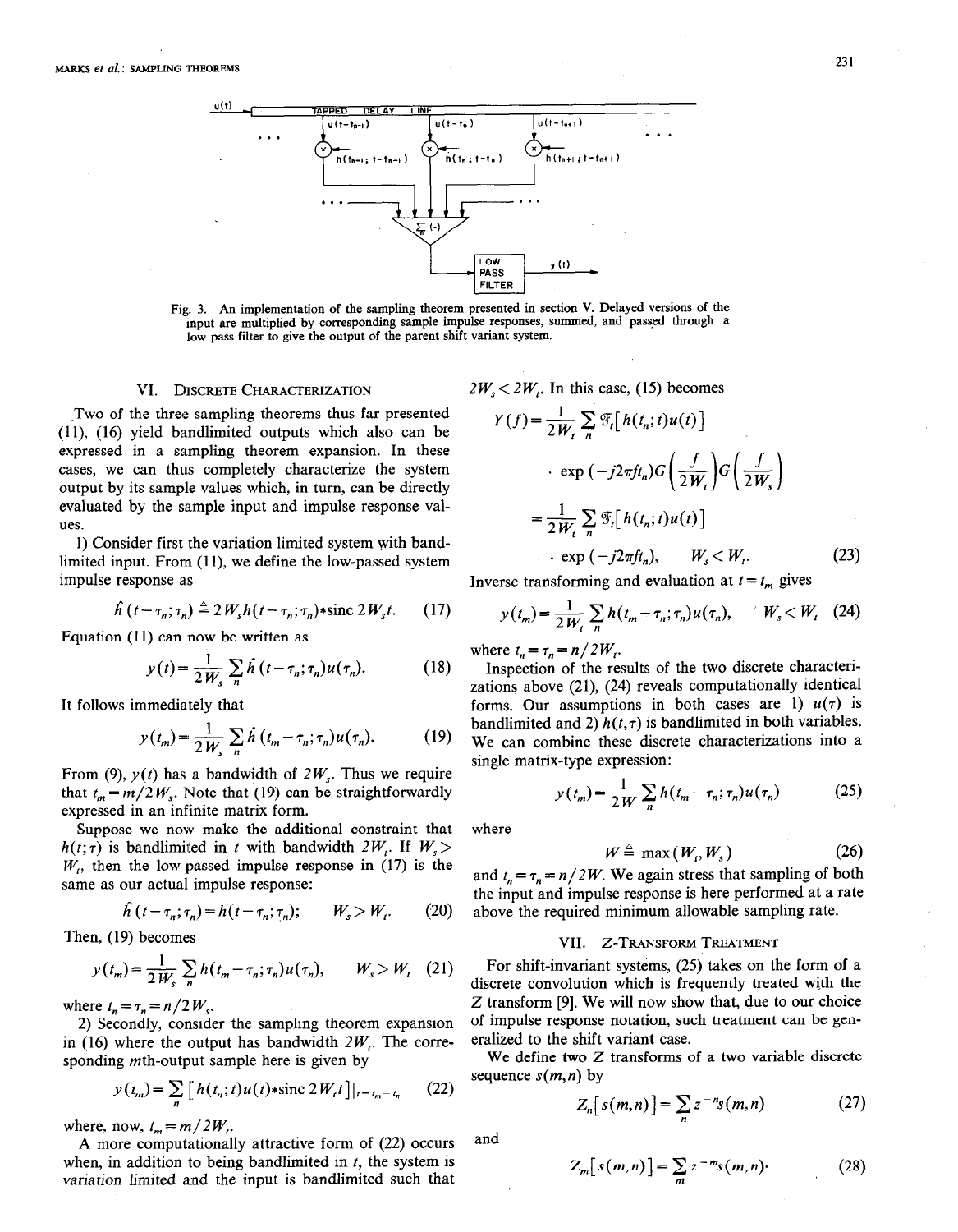Note the similarity of the spirit of these definitions to the Fourier transform operations in (4) and (5). Denote the  $Z$ transform of  $y(m/2W)$  by  $\hat{Y}(z)$ . From (25), it follows that

$$
\hat{Y}(z) = Z_m \left[ y(t_m) \right]
$$
\n
$$
= \frac{1}{2W} \sum_n \left[ \sum_m z^{-m} h(t_m - \tau_n; \tau_n) \right] u(\tau_n)
$$
\n
$$
= \frac{1}{2W} \sum_n Z_m \left[ h(t_m; \tau_n) \right] z^{-n} u(\tau_n)
$$
\n
$$
= \frac{1}{2W} Z_n Z_m \left[ h(t_m; \tau_n) u(\tau_n) \right]. \tag{29}
$$

This is the Z-transform treatment of a discrete shiftvariant process. We present it here primarily to point out a generalization. Applicability of (29) to discrete analysis has yet to be established. Note, however, as was in the case of (3), the result reduces to the more familiar product form for the shift-invariant case.

## VIII. FOURIER DUAL SAMPLING THEOREMS

The sampling theorems thus far presented can also be applied in a Fourier dual sense to the frequency domain. The corresponding constraints here take on a physically different meaning and thus widen the class of systems which can be characterized in sampling theorem type expansions.

To change the computational form of the superposition integral, we apply Parseval's theorem to (1):

$$
y(t) = \int_{-\infty}^{\infty} k(t - cv; v) U(v) dv \qquad (30)
$$

where  $U(\nu) = \mathscr{F}_{\tau}[\mu(\tau)]$  and

$$
k(t-cv; v) = \int_{-\infty}^{\infty} h(t-\tau; \tau) \exp (j2\pi v \tau) d\tau.
$$
 (31)

The kernel  $k(\cdot, \cdot)$  is recognized as the system frequency response:

$$
k(t-cv; v) = S[\exp(j2\pi vt)].
$$
 (32)

The constant  $c$  is included simply to maintain dimensional consistency between the time variable  $t$  and frequency variable v.

1) Consider first the Fourier dual of the sampling theorem for variation limited systems presented in Section III. Here; we require that

$$
\mathcal{F}_{\tau}^{-1}[k(t;\nu)]=\int_{-\infty}^{\infty}k(t;\nu)\exp(j2\pi\nu\tau)d\nu\qquad(33)
$$

be identically zero outside the interval  $|\tau| \le T_{\nu}$ . Also  $U(\nu)$ must be "bandlimited." That is, our input  $u(\tau)$  must be nonzero only over the interval  $|\tau| \le T_u$ . The resulting sampling theorem, then, is simply the Fourier dual of (11):

$$
y(t) = \frac{1}{c} \sum_{n} k(t - c v_n; v_n) U(v_n) * \text{sinc} (2T_s t/c) \quad (34)
$$

where  $2T_s = 2T_u + 2T_v$  and  $v_n = n/2T_s$ .

2) Consider next the Fourier dual of the sampling theorem in Section IV. Here, we require  $\mathcal{T}_{\tau}^{-1}[k(t-cv; v)]$  is zero for  $|\tau| > T_h$  and, again, that  $u(\tau)$  is zero for  $|\tau| > T_u$ . The Fourier dual of the sampling theorem in (13) follows immediately as

$$
y(t) = \frac{1}{2T_d} \sum_{n} k(t - c v_n; v_n) U(v_n)
$$
 (35)

where  $2T_d = 2T_h + 2T_u$  and  $\nu_n = n/2T_d$ .

3) Lastly, we inspect the Fourier dual of the sampling theorem presented in Section V. Our constraint in this case is that  $k(t, \nu)$  is bandlimited in t with bandwidth  $2W_t$ . Note that this constraint is the same as requiring  $h(t; \tau)$  to be bandlimited in  $t$ . The resulting sampling theorem expansion corresponding to (16) is

$$
y(t) = \frac{1}{c} \sum_{n} k \left[ t_n; \frac{t - t_n}{c} \right]
$$

$$
\cdot U \left( \frac{t - t_n}{c} \right) * \text{sinc } 2W_t t \tag{36}
$$

where  $t_n = n/2W_t$ .

The three sampling theorems presented here can obviously be placed in discrete form as was done in Section VI. For brevity, these discrete cases will not be presented but can be straightforwardly derived utilizing previous notions.

### IX. CONCLUSIONS

We have presented several sampling theorems applicable to various classes of shift-variant systems involving certain bandlimiting constraints on the system impulse response and/or input. The system output, in certain instances, is bandlimited and the computational form required to evaluate the values for its sampling theorem expansion was shown to result in an infinite matrix relation. The computational forms in the two cases considered are identical differing only in sampling rate. The matrixtype relationship was shown to be able to be evaluated in a generalized Z-transform treatment. Fourier duals of the sampling theorem, where sampling is largely performed in the frequency domain, were also presented. Possible areas of application of the sampling theorems include signal and image processing as well as shift-variant system synthesis with a number of shift-invariant systems and/or tapped delay lines. Investigation into implementation of the sampling theorems with coherent optical processors is also presently under way [10].

### **ACKNOWLEDGMENT**

The authors express their appreciation to K. Wong for his assistance in the preparation of the manuscript.

### **REFERENCES**

[l] T. Kailath, "Channel characterization: time variant dispersive channels," in *Lectures on Communication System Theory*, E. J.<br>Baghdady, ed. New York: (McGraw-Hill, 1961).